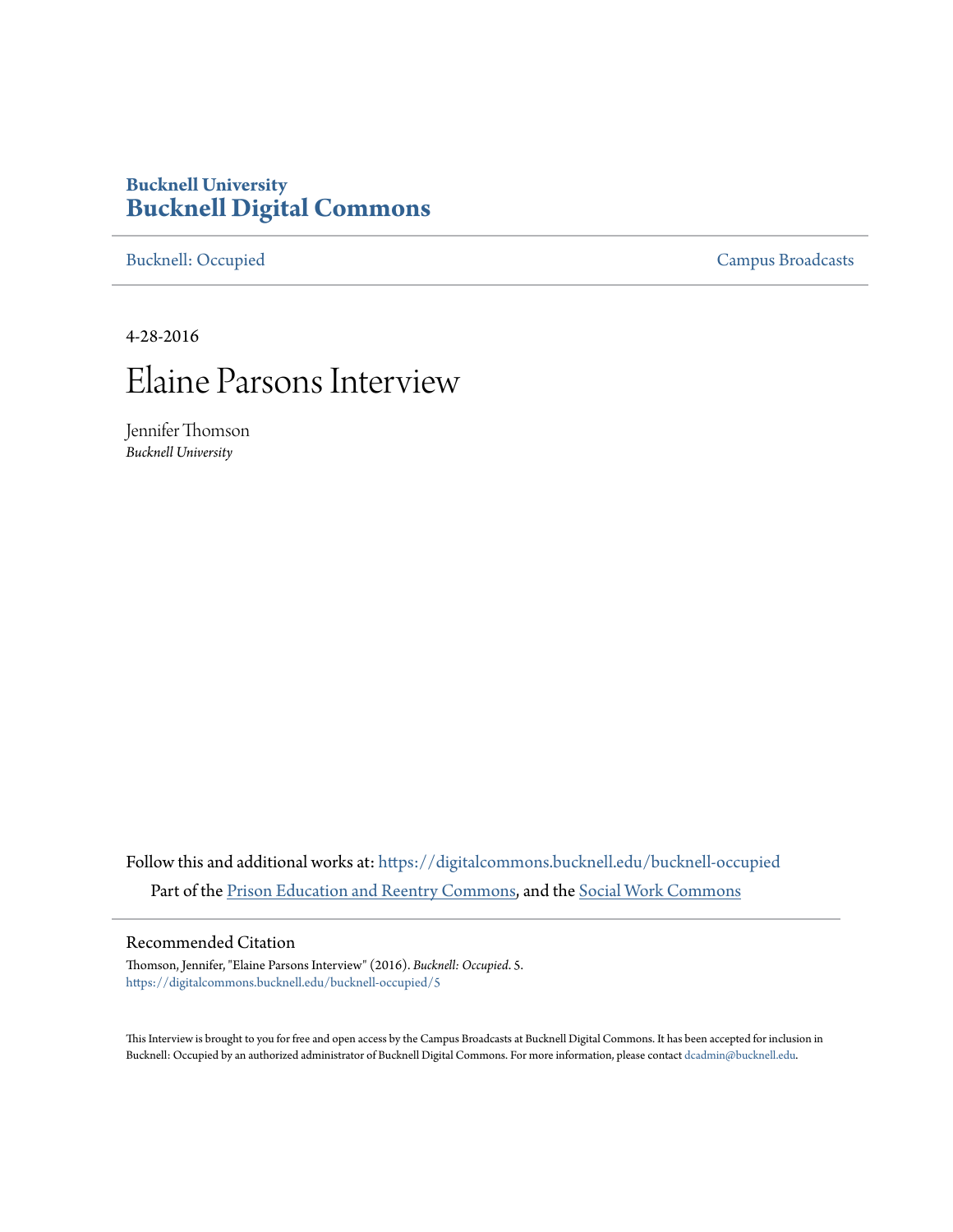**Bucknell: Occupied Copyright 2016, WVBU Buckenll Jennifer Thomson, interviewer (JT) Elaine Parsons, interviewee (EP)**

#### **2016-04-28 00:38:34**

**JT:** So. Again Eileen Parsons is joining us on the phone from Pittsburgh. Elaine is a historian at Duquesne University. Her most recent book is entitled Ku Klux: the Birth of the Klan in the Reconstruction era in United States. But Parsons is really here to talk to us about her work with the Elsinore-Bennu Think Tank for Restorative Justice at the State Correctional Institute in Pittsburgh. So again welcome to the studio for the second time Elaine.

**EP:** Glad to be here.

**JT:** Thanks for joining us. And I'd like to start our conversation by asking you to talk a little bit about the facility that you work. Just give us a sense. You know especially since most of us don't know what State Correctional Institute is like.

**EP:** Yeah, so actually Pittsburgh is is a minimum to medium security prison it's right outside of Pennsylvania it's on the Ohio River. [INAUDIBLE] It's called a wall. One thing that's interesting about it is it was built in 1882. So it's a lot of the buildings there are super old you know old style like you take from the movies.

**JT:** MmHm.

**EP:** You know, prison facilities. It used to be a maximum security and then it was at that age it didn't qualify for that anymore and they mothballed it in 2005 reopened in 2007. There's like a thousand five hundred men in the prison. Something like that. And most of them in prison are there it's a program prison.

#### **JT:** OK.

**EP:** So yeah. So there's a lot of different programs. A lot of people who are there are there in substance abuse therapeutic community.

#### **JT:** OK

**EP:** So they're already kinda... that kind of stuff. And... But they have other kinds of programs too. And the group that I work with in there are actually a group of lifers who are also in minimum security to medium security. So that's not... they're a small group within the prison but that's a group that I meet with.

**JT:** Ok. I mean this is interesting we here we have quite a few prisons in this area. One is USP Lewisburg which is right up the road. It is also a very sort of old facility which they have chosen to maintain as a maximum security facility. But that's of course.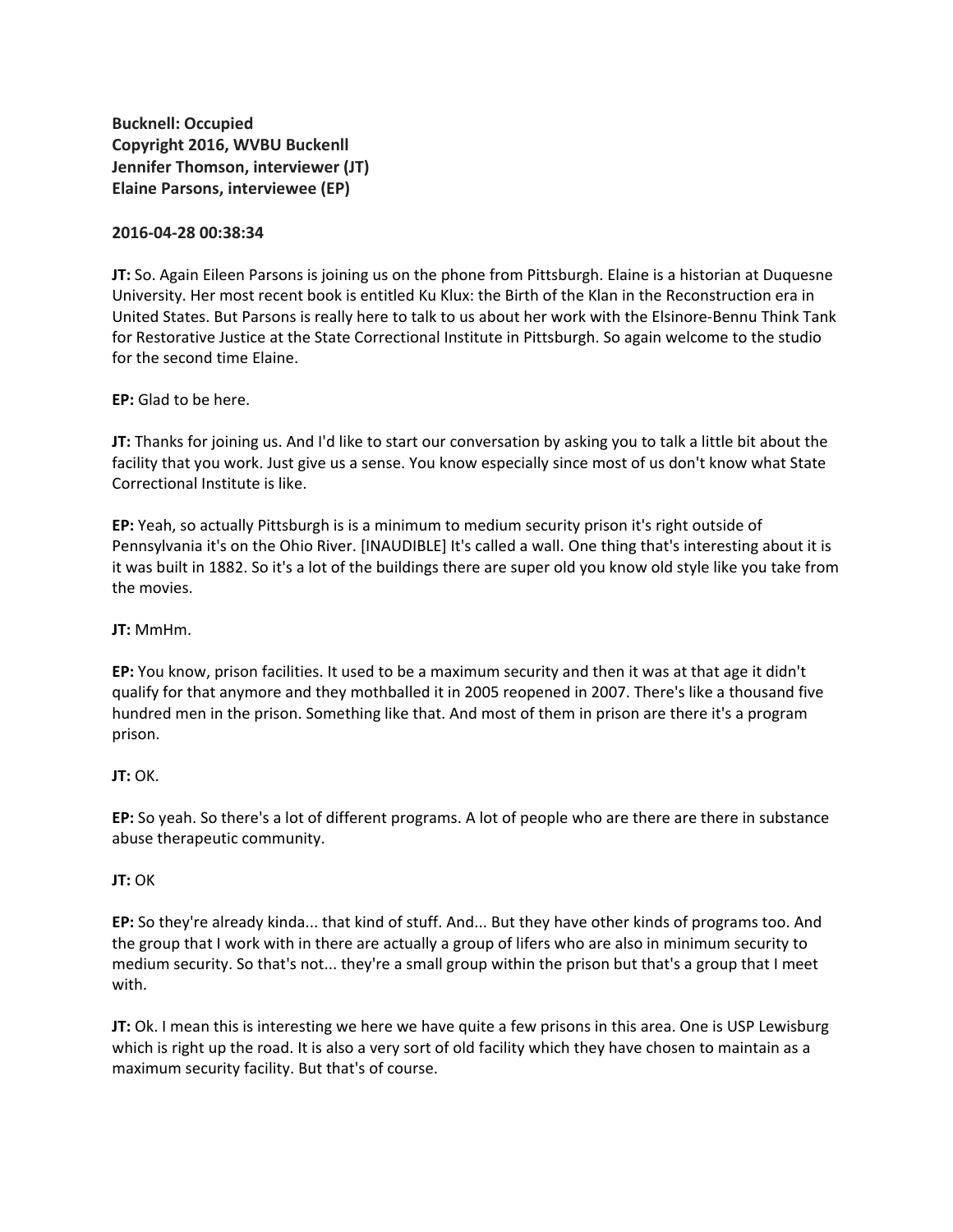# **EP:** Yes.

**JT:** on the federal level.

**EP:** Right.

**JT:** So for the men that you work with what is life like for them on a daily basis in the facility. It is... it's a facility that is in decline, right? So there's always issues for the temperature, you know things like that. And then I guess another thing about this facility is that it's... A lot of the men who are in there are getting ready to go home. And people will be sent there may be at the end of their sentence.

# **JT:** OK.

**EP:** Except for the men that I work with, they have a lot of people coming through and, you know, so there's a lot of shifting around of people that they're living with. You know they do have. They move around in the facility a lot, even during the day they're moving into the yard and things like that and there's some access to programs. There's an issue with, well obviously my area's super, super tight and there's problems with having enough resources to run that kind of program they intend to run, and the rooms and things and often there's problems with [INAUDIBLE] and things like that. There's that kind of economic problem that all facilities have.

**JT:** What are the central concerns that they have? You know from what I understand you spent quite a bit of time talking with them, so...

**EP:** Yes yeah. So there's several concerns that the men might have had. So their central concern is how can I become free [LAUGHS] one day. And they're for sure, they're all in their life sentences and they understand themselves to not have the possibility of parole but they're hoping as... ideas about society seems to be shifting. And I did incarceration injustice, but people reconsider the wisdom of having... the idea of leaving them in there. So the men who are in my group two of them have been in for... since the 1970s and they're really ready to be out. [LAUGHS] They feel very ready so I have to say that that definitely is the concern that looms larger than life to them. What is their path to be able to go back home.

**JT:** And what is your specific role. I mean I know that you're with this think tank. Can you talk to us a little bit about what that project is and what you do specifically as part of it?

**EP:** Sure. Absolutely. Yeah. So I've been going out for two years now about two years as part of this think tank which... the think tank is six men who are... all of whom are lifers. And Norm Conti, who is a sociology professor. And a couple of other people. You know Steve and [INAUDIBLE] and occasionally other people come in less regularly, Steve and me are always there, and we all come together every week for a couple hours and we try to think of different ways that the men in this group and us can help communicate between the prison and the outer world. So we've tried various things. We basically come up with strategies to try to get out our message. And our message is that it's largely a restorative justice message which is the idea that incarceration and imprisonment shouldn't be just about or shouldn't be about punishment. It should be about making people whole, so both the victims and the communities that have been harmed by a crime. But also the people who have committed the crime that the concept of restorative justice is that things will only be fixed when all of those parties are fixed and the only people that can fix those parties are when they come together and work together. So we try to think of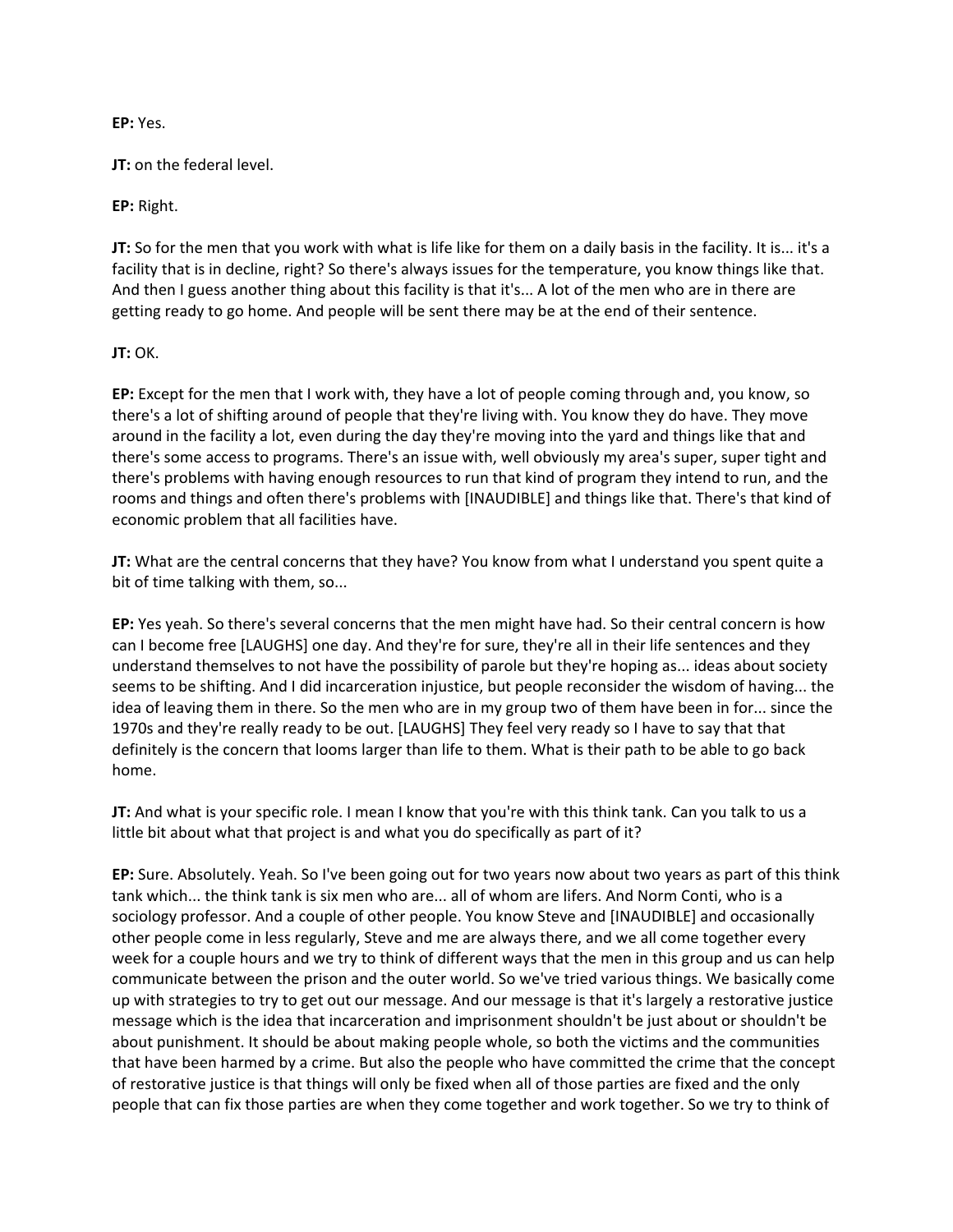various ways that we can bring the message of restorative justice out to the general population. So we've done things like last year we had an art show. And which went really good, we had a really good turnout for that. Where some of the men in the facility created art and we invite people at the Duquesne University and the broader community to come out and see it. We're writing a book together right now about the experience of incarceration and what that does with identity, and we're basing that book on restorative justice principles. We are running a training session for police where the police chief has agreed to send in some police officers to meet with the think tank and go through a curriculum that they have designed, which is meant to help the police understand the needs of the community that they police. And so we have a whole... and we're producing a film. We're working on producing a film about, about this effort. We have a whole bunch of different irons in the fire.

**JT:** Yeah, that's really exciting. I think you're like to ask you just talk a little bit more about each of these in turn. So can we actually just start with a training session for police and I'm wondering if you can go into how that was designed and how it will actually work once it's in practice.

**EP:** Well. So there... I don't know how familiar people are out there you know some people would be familiar with an initiative called Inside Out.

# **JT:** OK.

**EP:** Inside Out is like a training program for university professors who want to teach in prison. So a lot of incarcerated people come into contact with Inside Out, right? From people coming to teach classes. And they developed a curriculum for these classes and we have modified that curriculum. So that it's appropriate for a class which is going to consist of texts. I believe the first class. It's gonna be a test class and it's going to be the six men in a group and then six officers.

#### **JT:** OK.

**EP:** And so what we'll do is it's going to meet several weeks and each week we're going to go through various kinds of things like that you know meet in small groups and meet as partners and ask each other questions and you know explore different aspects of what we think we do when we're policing.

#### **JT:** MmHm.

**EP:** and how we think that the justice system ought to work. And so it's an effort to sort of bring about communication and mutual understanding. Between the two groups.

#### **JT:** How long will this course be?

**EP:** It looks like it will be a semester long course. And actually my University has at least preliminarily agreed to give credit for that course to both the officers and the incarcerated men.

#### **JT:** OK.

**EP:** So we're very excited about that. So it will be a regular college course but just the people in it will be all officers and men who are incarcerated.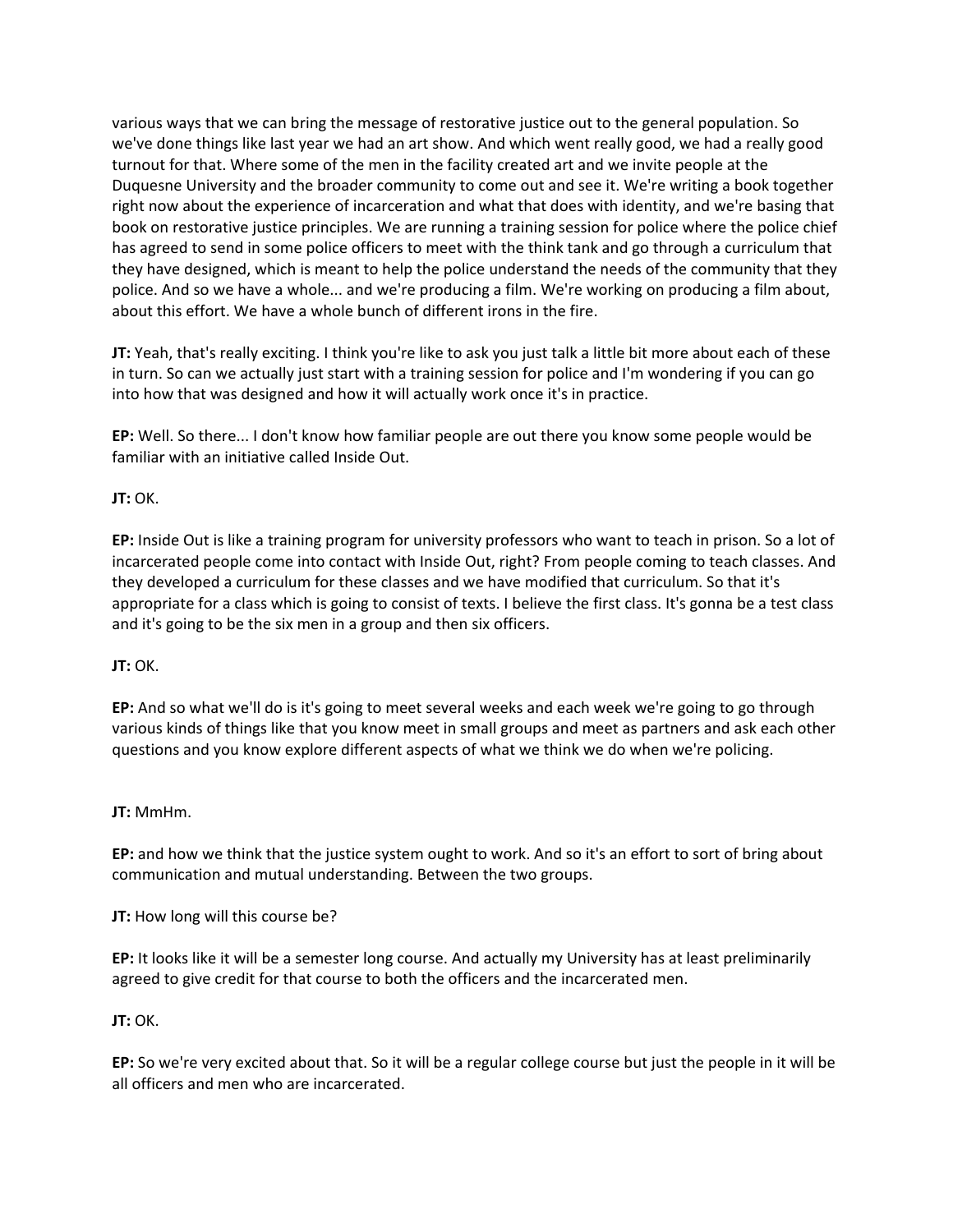**JT:** and where are the officers coming from?

**EP:** They're coming from the Pittsburgh police force. We were fortunate enough that we had the support of the Pittsburgh police administration and they're at least trying this. And the support of the person in trying this out as a pilot, we're interested in seeing how it works. And if everybody is happy with how it works, we're going to tweak and try to make it more widely available.

**JT:** And to what degree are, you know, the prisoners at that facility from the Pittsburgh area?

**EP:** Not all the prisoners, not all of the men in our group are from the Pittsburgh area.

**JT:** MmHm.

**EP:** But not all the men in prison are from the Pittsburgh area. I don't think I could give you numbers on that, but I know there's a large number of men from Philadelphia out in our prison. Because it's a... because it's a program prison, because it has the therapeutic communities.

#### **JT:** MmHm.

**EP:** We also have a cancer treatment center and a couple of other special needs units. It draws from across the state.

**JT:** Right. I mean I'm imagining for people listening in this particular area to think about how this might work here. You know there's certainly a huge discrepancy in demographics, right, between central Pennsylvania and Pittsburgh. So I was curious about...

**EP:** Yeah.

**JT:** you know the matchup between you know the kind of places that these police officers work in and the experience of the men who will be working with them.

**EP:** That a fair really, that's a good point. In this particular case for this pilot, it's going to be all Pittsburgh.

#### **JT:** MmHm.

**EP:** Right, because all the men in this group are from Pittsburgh and all of the police officers are Pittsburgh police, however, as we go forward I think that that's actually really important. And I'm glad you brought it up. You know we've been so focused on coming up with this pilot and you know getting authorization for it and we haven't really started to think about Step two yet, but I think you're right that it's hugely important to think about how things get different when you get to the middle of the state

#### **JT:** Right.

**EP:** and also different police cultures between Pittsburgh and Philadelphia as well.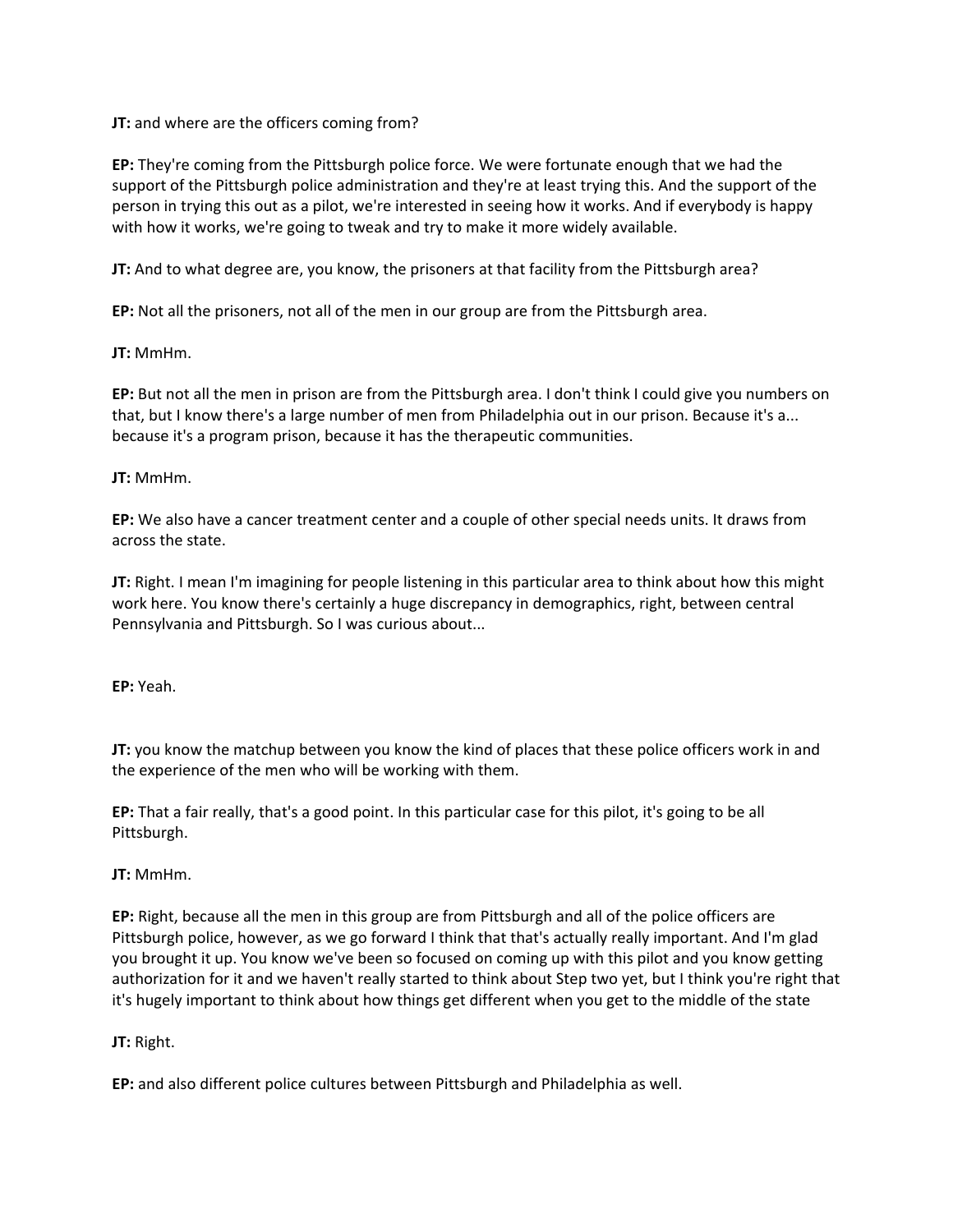**JT:** Very much so.

**EP:** Yeah.

**JT:** And so you're also working on a book with the inmates?

**EP:** Yes we are. We are. It is. We're working on a book. We've been writing for, oh gosh, for two years now. The men have been writing contributions. They were just writing because all of the men in this group love to write and they're writers. So they were just writing anyway. But we started collecting those writings to put it together into an edited collection. And we started talking about how we want to construct the single thing and how to make the pieces go together. And the theme we came up with is. What to do with identity and the question we started asking was. What happens to your identity when you go to prison? And and so all of the essays in some way explores some aspect of that and the way that they tend to be. Some of them are about what you use in their old identity when you go to prison and men talking about their own situations a lot of narrative, of personal narrative. But there's also more sort of classical reflection, right, on what happens, you know, what you lose.

**JT:** MmHm.

**EP:** And the second group of writings is about what it is they keep. How it is that people have ties to the community and are elements you know remain the same person and works for them in the same person within prison and then a third part which is sort of maybe the most difficult to deal with with the question of what what do people become in prison and like how is it that people can become something and fix and restore something or build something--a community in prison. And I think that's particularly important if you're a person who has a life sentence, one thing that you have to do it is build yourself a place to be, and a person to be that works. And so a lot of the essays are also about becoming. Who you become and who you can become within the prison.

**JT:** So I, from what I understand, you have several pieces of writing from the men that you brought with you.

**EP:** I do but it's just a sample. I brought four pieces of writing with me and I don't need to read, I just wasn't sure how much you'd want but I brought some of the little ones that I love the most. There's some really excellent pieces of writing. All of them. And they vary some of them are poems some of them are personal narrative. Some of them are more philosophical reflections. But I brought a collection would you like for me to...

**JT:** Yes, please. Why don't you choose for us and give us a little bit of context for each piece.

**EP:** Okay great. Well I will start with... I will start with one... I'm looking through, how can I get to decide where to start. [LAUGHS] I'll start with one by Malachi and this is the poem by Malachi and you have to hear him. You know, when they when they write these they read them aloud to each other and you know within the group. And it's so much better when they read them themselves. So I feel like you know it's too bad that I can't read in the same voice. I will do my best at reading Malachi's poem, which is called "Selling My Soul," so. [00:17:17 - 00:23:19, POETRY READING, RIGHTS UNKNOWN, NOT TRANSCRIBED]

**JT:** Wow is going to be in part of the book.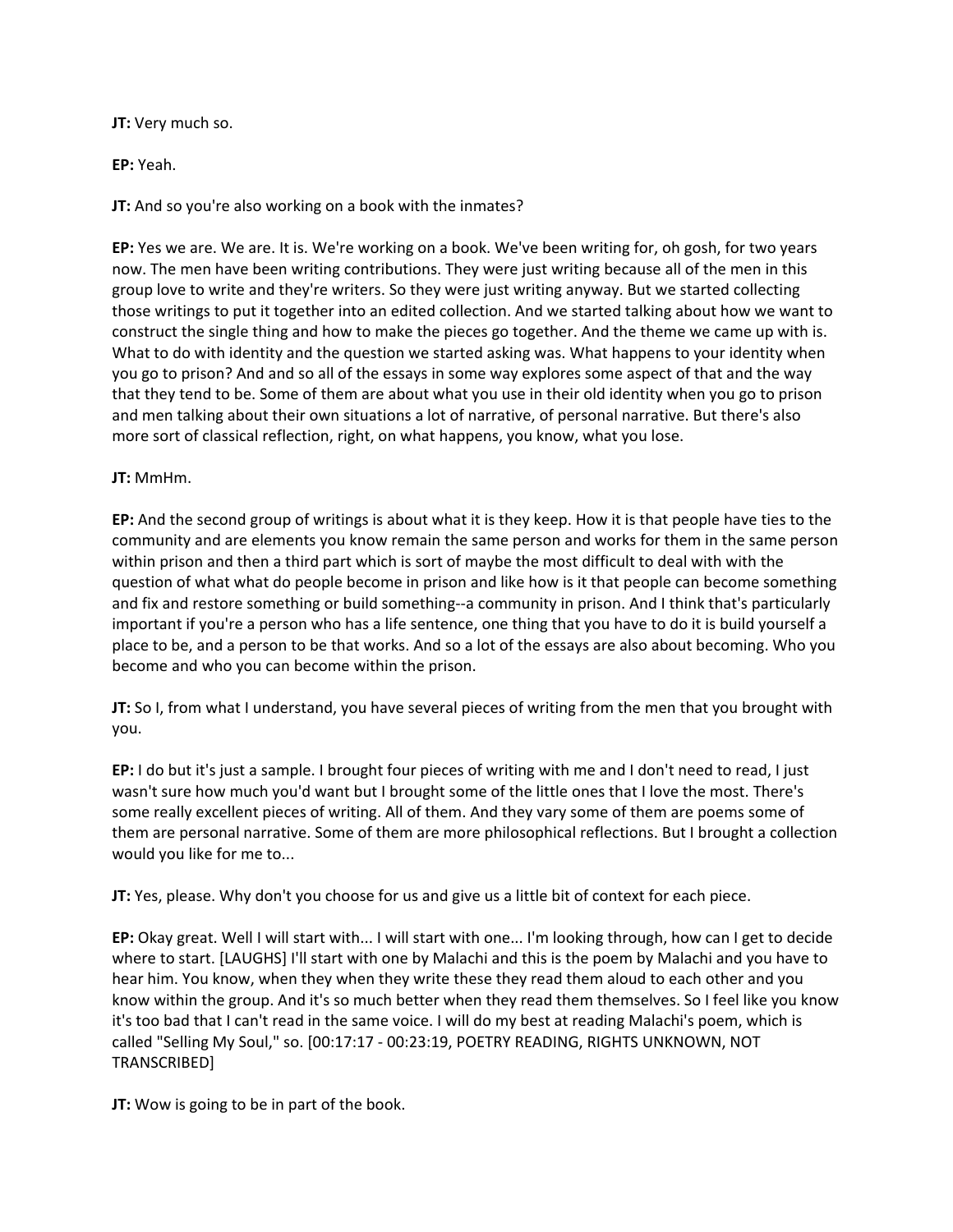**EP:** Yeah I'm sure it will. We are right now getting ready to decide which of the essays we're going to put in the book. We have about 60 pieces of writing and we're going to sit down and go through them together and figure out we're going to organize them. I can't imagine that's not going to be in there.

**JT:** Yeah. That's amazing.

**EP:** It is.

**JT:** Do you have time to read one more for us?

**EP:** Yeah, I do. Absolutely. It's so hard to decide which to read, [LAUGHS] they're just all so great. Let's see. I think I will read. Oscar's "I'll Never Swallow This Pill." [00:24:18 - 00:27:09, POETRY READING, RIGHTS UNKNOWN, NOT TRANSCRIBED]

**JT:** I mean just listening to both of these these pieces it just makes me think how difficult it must be for them to work on a project about changing the criminal justice system. When they know that nothing might ever change for them.

**EP:** No I think that's right. But I also think one thing that all of us have is a great deal of hope.

**JT:** MmHm.

**EP:** I think that it will change and it may change. So I think, I think that that's really that's the one thing that will help you go forward is hope that we will be able to move past this, and I think there's reason to think that society is changing now and people are really listening to how messed up the criminal justice system is.

**JT:** Yeah.

**EP:** So I think and I believe that that's what drives us what makes it possible for us to do that is that I think that none of the men believe that they will never get out.

**JT:** Right.

**EP:** I believe that all of them believe that they will get out. And I believe that too.

**JT:** And you know when you have these conversations about restorative justice, I mean, what would that look like as a system under which we operate as a society, right? I mean I think, particularly in the United States, and particularly over the last 40-50 years this country has been so mired in a very law and order punitive kind of criminal justice system that it's hard to imagine an alternative as anything but, you know, bleeding heart liberalism, right?

**EP:** Right.

**JT:** So can you can you can you give us a sense of what this might actually look like as a viable alternative.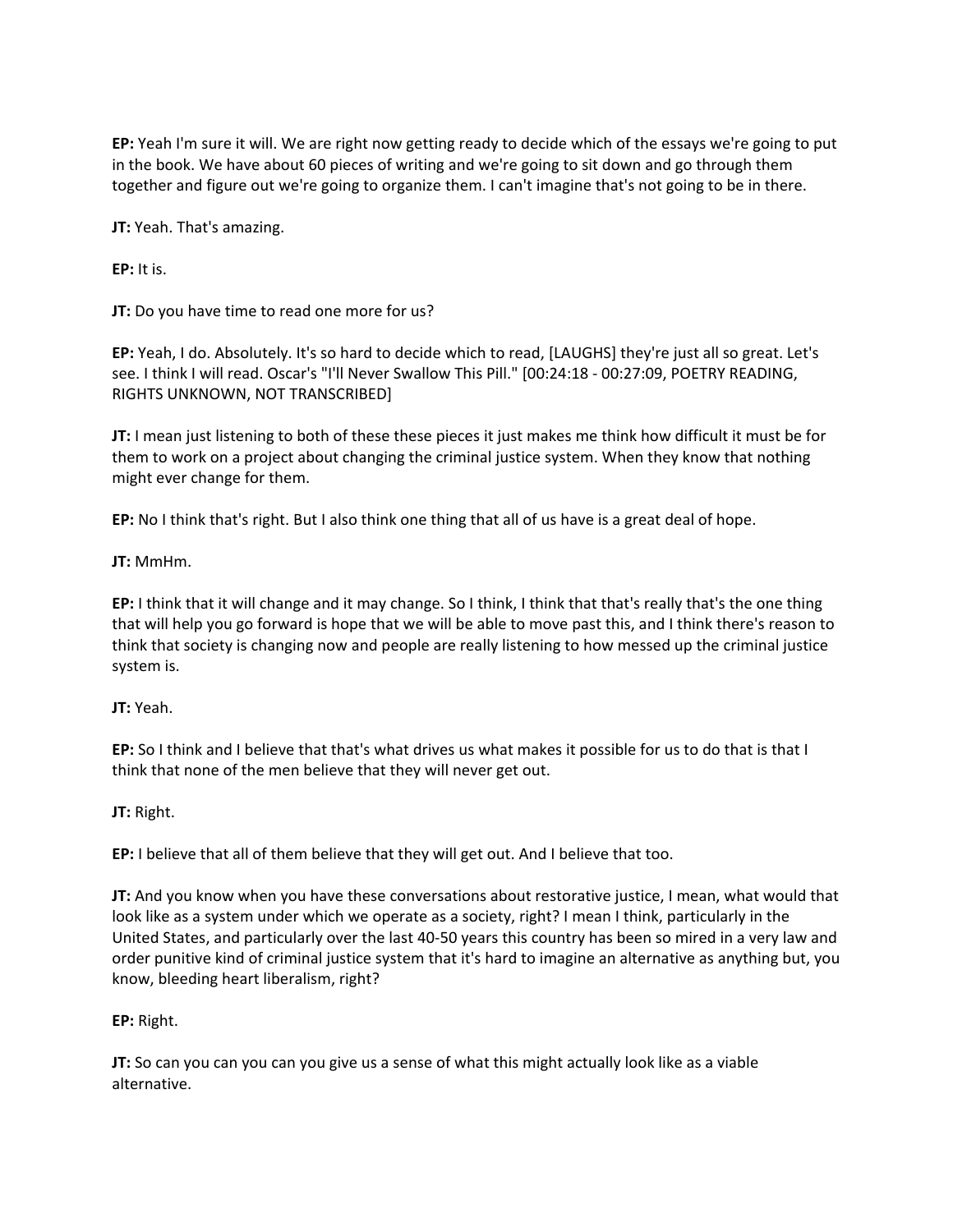**EP:** Yeah. Yeah, and well, other people have been putting a lot of a lot of time into this question of restorative justice

**JT:** Right

**EP:** In the prisons and the schools, and there's a whole bunch of different ways that you can think about restorative justice. I'm sure you could think about tons of international relations too. But I think that... what it looks like for a prison. Is that as we... having prisons be about getting together and having a conversation much more of a connection between the people within the prison and the people outside the prison. I try to say you know I try to think of and to talk about people in Pittsburgh as our neighbors,

# **JT:** MmHm.

**EP:** the people who are in our community, even though our prisons were built to keep people out of the community. And so I think the idea of restorative justice is that you can't remove people from the community and that the only way that anything can be fixed is if everybody on the outside stays in conversations with people on the inside or listens to what happened, what caused the... the crisis or what caused the violence to occur, and work together to allow the people who have committed the crimes to do what they can to fix the wrongs that they have done and if they can't fix it, to try to do their best to make the communities whole. And then have the communities themselves reach back toward these men and women who have offended and been in prison with the goal of bringing them back into the community and healing the community that way. And so the idea of restorative justice is that as long as we're separated by a wall... things can't be fixed. And that our goal is integration.

**JT:** Right, so I mean in this model then, does the prison and the judicial system as we know it today continue to play a role even though it might be a temporary role, or is the emphasis on...

# [CROSSTALK]

**EP:** And that's the really interesting question, right? And it's sort of visionary to imagine there might be something completely disparate. I think I can speak for the men in my group who all think "Oh I should never have been arrested. That there should not have been..."

# **JT:** MmHm.

**EP:** "imprisonment" right? But they think that the goal of imprisonment should be reintegration...

#### **JT:** Right.

**EP:** and healing, right? Rather than punishment and... Shunning.

**JT:** Which seems to be the central motivation of our pretty much our entire criminal justice system seems to be on delivering the maximum punishment possible and figuring out ways to actually increase that.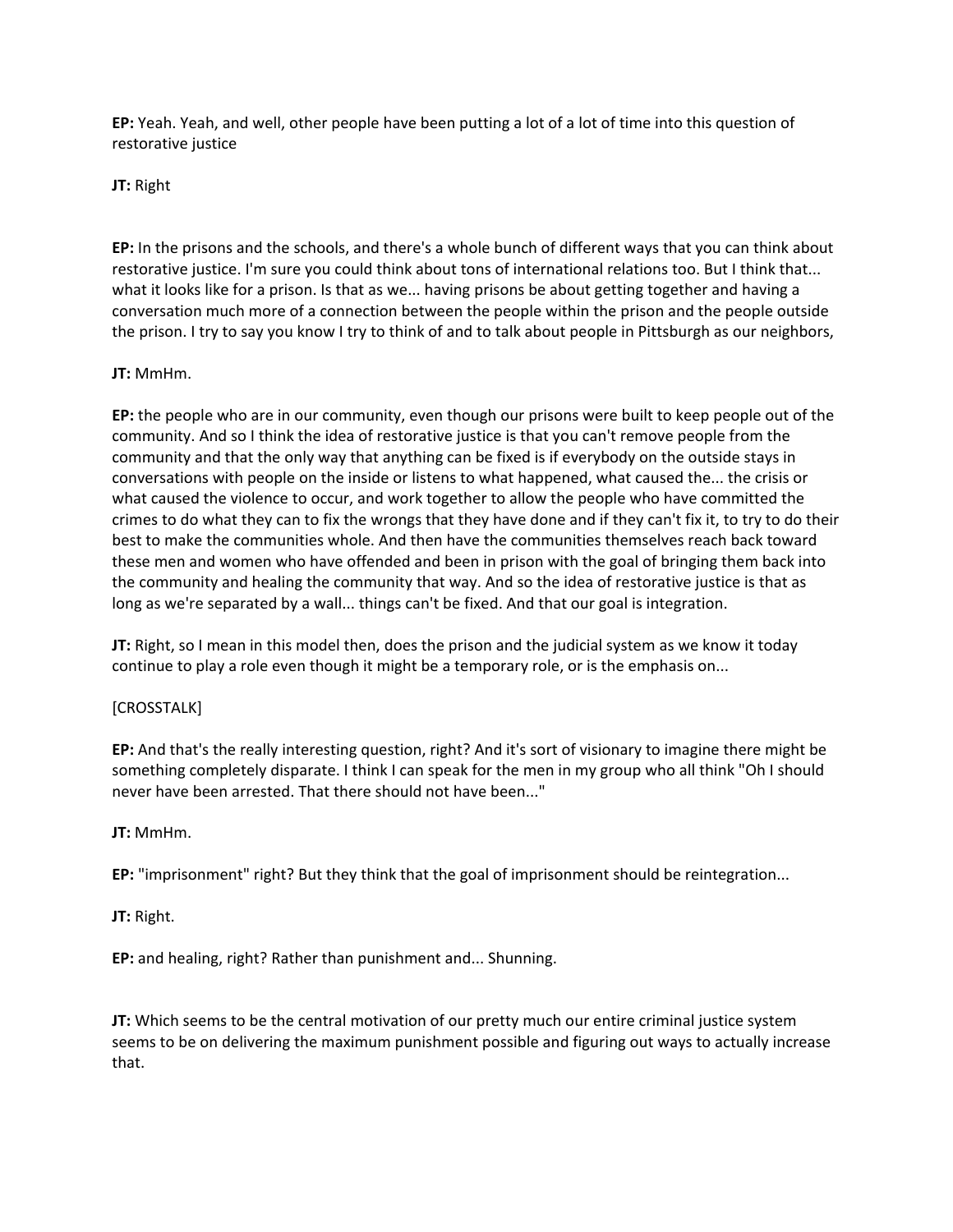**EP:** Yeah. Yeah. And I think that's it's getting a lot of traction in the schools right now as a way of dealing with...

**JT:** MmHm. MmHm.

**EP:** kids who are having problems with behavior in school. It's not about shunning them or sending them out of the classroom, it's about trying to fix problems. So I'm hoping and I think a lot of people are hoping that this is the direction that the criminal justice system goes in.

**JT:** That would be wonderful. And I know a former colleague of ours has actually started a restorative justice system in Ferguson.

**EP:** Really?

**JT:** Yeah, centered around trying to work towards a different relationship between the community and the police there. So I know that you're working with limited time, but I wonder if you actually have time to read us one more piece?

**EP:** I can read one more piece, yeah...

**JT:** OK.

**EP:** Yeah... let me grab this piece here by Calisa [?], and it's called "Losses" and it's about the moment that he went to, he was [INAUDIBLE] a life sentence.

**JT:** OK.

**EP:** "Losses" [00:33:32 - 00:37:13, POETRY READING, RIGHTS UNKNOWN, NOT TRANSCRIBED]

**JT:** Wow. Thank you for reading those.

**EP:** Well thank you for having me, it was a real pleasure to talk.

**JT:** Maybe we can check in sometime in the fall when you're projects are at a different point and we can...

**EP:** Love to, love to do that, I've got plenty more excellent ones.

**JT:** All right, well thank you for giving us a call here, Elaine.